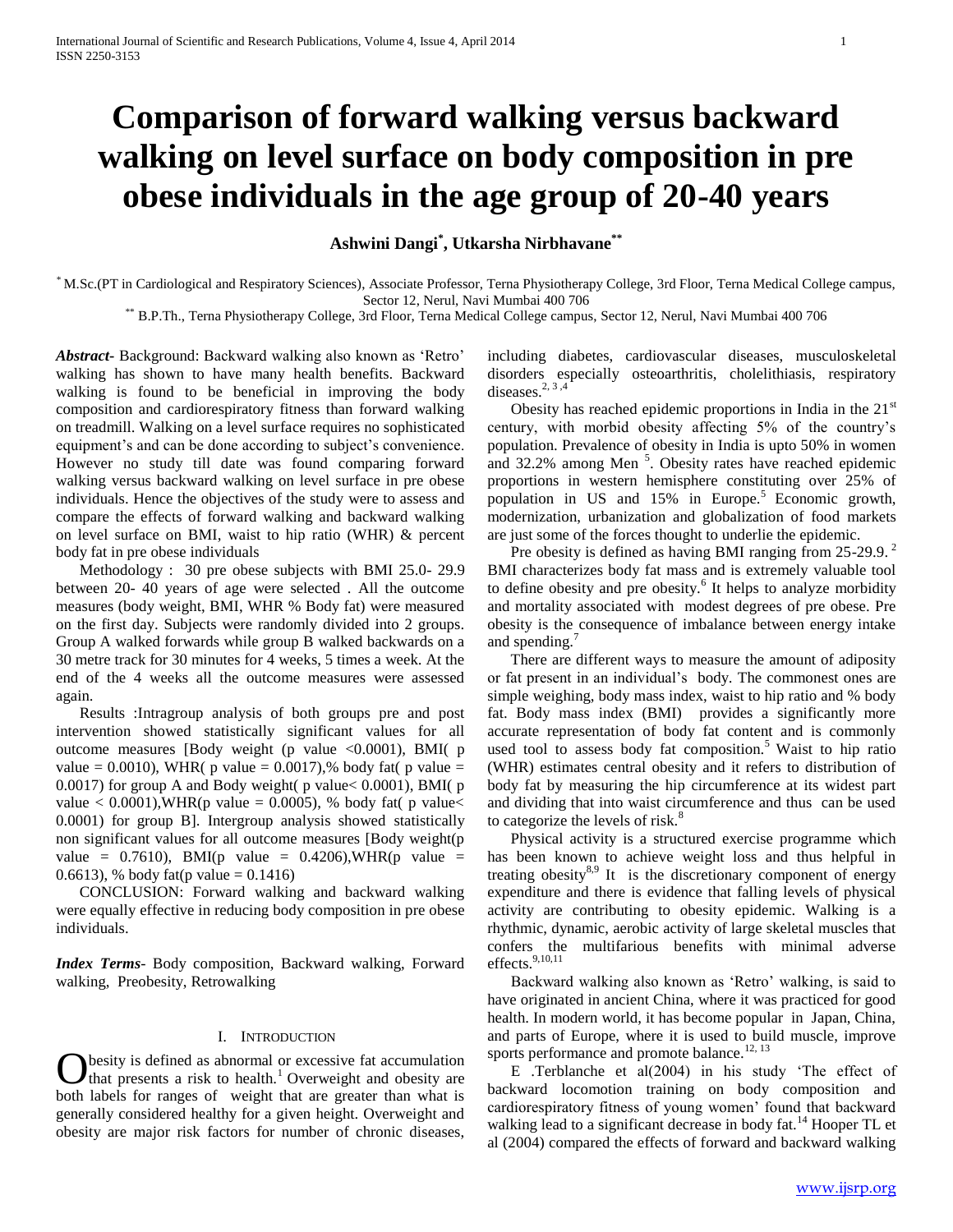on heart rate and oxygen consumption on treadmill.<sup>15</sup> Backward walking elicited greater percent HRmax and  $VO<sub>2</sub>$ max than forward walking.

 However, there has been no study as per our knowledge comparing forward walking versus backward walking on level surface on body composition. Level surface walking does not require any sophisticated equipments and can be done as per the subject's convenience. Hence, the purpose of the present study was to analyze and compare the effects of forward walking and backward walking on body composition in pre obese subjects.

# II. METHODOLOGY

 30 pre obese subjects between the age group of 20 to 40 years were selected according to inclusion and exclusion criteria to participate in this prospective, randomized trial. The inclusion criterion was individuals with BMI between 25- 29.9 in the age group of 20-40 years. The exclusion criteria were :

- 1) Individuals with BMI less than 25 or more than 29.9
- 2) Individuals having any pulmonary, cardiovascular or lower limb musculoskeletal conditions in which walking is difficult.
- 3) Individuals participating in any kind of physical activity.
- 4) Unwillingness to participate

 Before beginning with the study, approval from local ethical committee was obtained. The study purpose was explained to the subjects and a written consent was taken. Demographic data was obtained and outcome measures were calculated. Body weight was taken in kilograms, height in metres and BMI was calculated using a formula= weight (kilograms)/ height<sup>2</sup> (metres)<sup>16</sup>. Weight circumference was measured at 1 inch above umbilicus and hip circumference was measured at reater trochanter level. Their ratio was calculated as WHR. Skin fold measurements were taken using a DYNATRON skin fold calliper at 7 different sites - triceps, subscapular, pectorals, midaxillary, abdominals, suprailiac, and thigh $17$ . All measurements were taken on right side of the body. 3 measurements were taken per site and an average value was calculated. % Body fat was then calculated using Jackson Pollock 7 caliper method All outcome measures were assessed on the first day. The subjects were divided by random number table into groups of 15 each. Group A walked forward on a 30 metre track for 30 minutes, 5 times in a week for 4 weeks. Group B walked backward on 30 metre track for 30 minutes, 5 times in a week for 4 weeks. Subjects in both groups were instructed to walk fast and cover as much distance as possible. At the end of 4 weeks their BMI, waist to hip ratio and skin fold measurements and % body fat were again measured and the data was statistically analysed

**FLOW CHART OF STUDY DESIGN**



## III. RESULTS

 In the present study we have compared forward walking versus backward walking on level surface on body composition in pre obese individuals in the age group of 20-40 years. Graph pad prism version 6.0 was used in this study.

 Baseline analysis was performed for both the groups using unpaired t - test.

**TABLE 1: Baseline analysis of groups A and B**

| $\overline{\phantom{a}}$ |                  |                  |         |
|--------------------------|------------------|------------------|---------|
| <b>VARIABLES</b>         | <b>GROUP A</b>   | <b>GROUP B</b>   | p VALUE |
| AGE                      | 31.8666<br>$+$   | 4.7450<br>$\pm$  | 0.6452  |
|                          | 6.7217           | 4.74505          |         |
| <b>SEX</b>               | 14 females, 1    | 14 females, 1    |         |
|                          | male             | male             |         |
| <b>BODY</b>              | 68.6533<br>$\pm$ | 70.1933<br>$\pm$ | 0.6448  |
| <b>WEIGHT</b>            | 9.9503           | 7.3400           |         |
| <b>BMI</b>               | 27.7466<br>$+$   | 28.4593<br>$\pm$ | 0.2437  |
|                          | 1.8032           | 1.3272           |         |
| <b>WHR</b>               | 0.91826<br>$+$   | 0.91333<br>$\pm$ | 0.8426  |
|                          | 0.0687           | 0.0613           |         |
| % BODY FAT               | 35.3346<br>$+$   | 36.6713<br>$\pm$ | 0.1409  |
|                          | 2.7851           | 1.7704           |         |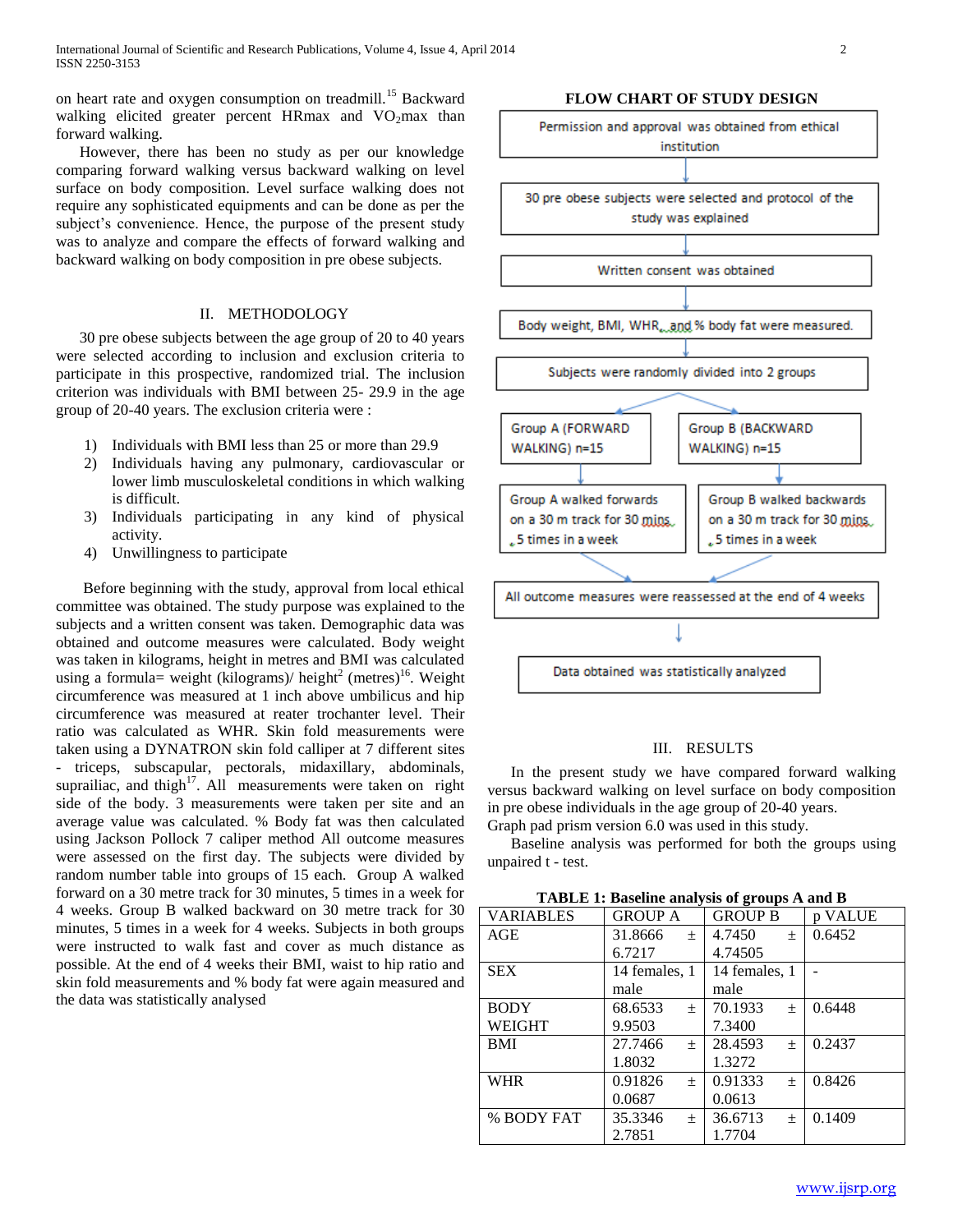International Journal of Scientific and Research Publications, Volume 4, Issue 4, April 2014 3 ISSN 2250-3153

 (All outcome measures showed statistically non significant p value pre intervention between two groups. Hence both groups were comparable).

 Intra group analysis was done using paired t- test while Inter group analysis was done using unpaired t- test .

# **FIGURE 1** : Comparison of body weight, BMI, WHR, percent body fat pre and post intervention in group A



 (Mean and SD for body weight pre intervention is 68.6533  $\pm$  9.9503 and post intervention is 67.2333 $\pm$  9.7140 with p value <0.0001

Mean and SD for BMI in pre intervention is 27.7466± 1.8032and post intervention is  $27.246 \pm 1.6697$  with p value = 0.0010

Mean and SD for WHR in pre intervention is 0.9182  $\pm$ 0.0687 and post intervention is  $0.9095 \pm 0.0666$  with p value = 0.0011

 Mean and SD for % Body fat in pre intervention is 35.3346  $\pm$ 2.7851 and post intervention is 34.5866 $\pm$  2.4348 with p value  $= 0.0017$ 

 p value for all the outcome measures in group A showed statistically significant results.

**FIGURE 2 : Comparison of body weight, BMI, WHR, percent body fat pre and post intervention in group B**

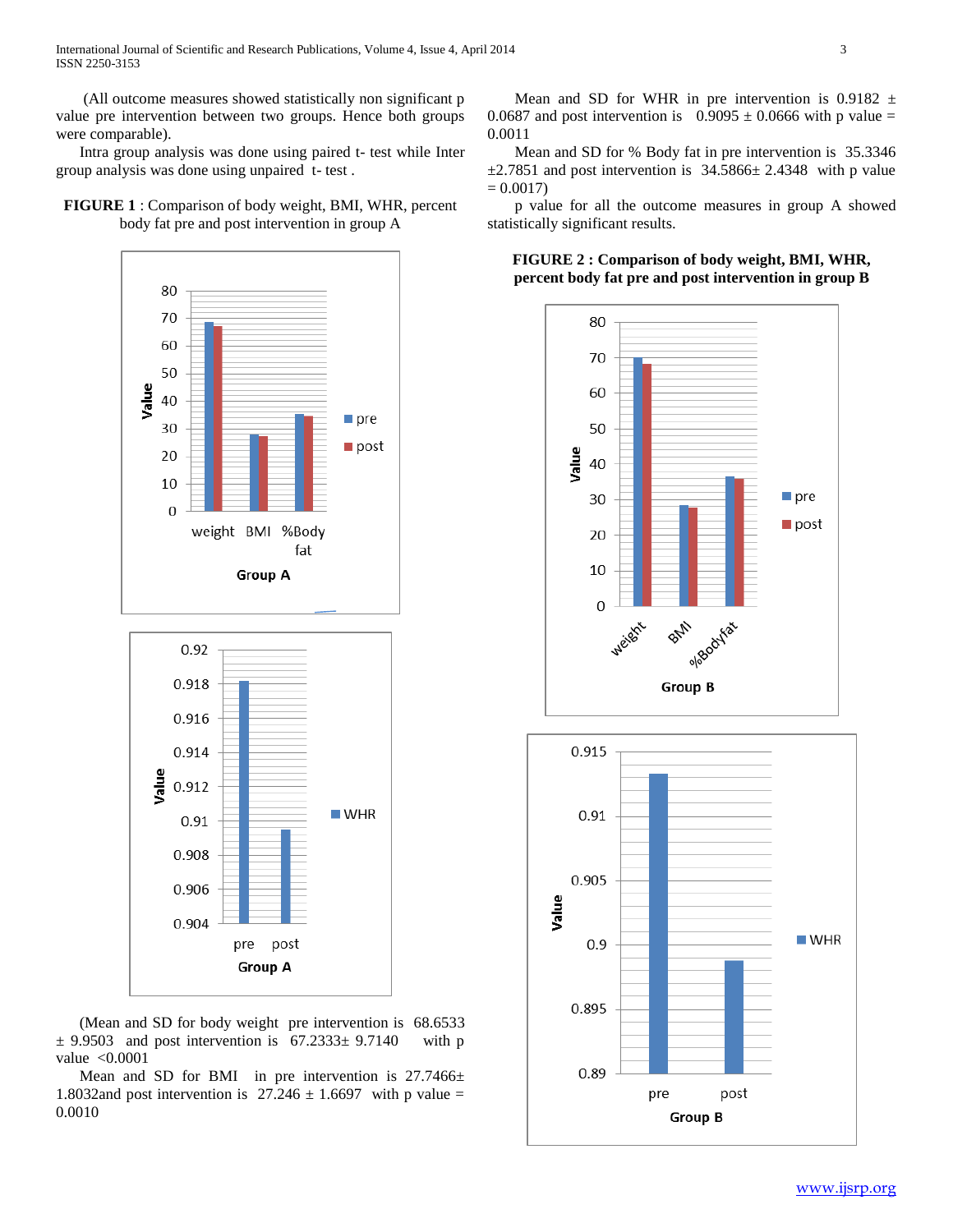(Mean and SD for body weight in pre intervention is 70.1933  $\pm$  7.3400 and post intervention is68.2333 $\pm$  7.3481 with p value <0.0001

Mean and SD for BMI in pre intervention is  $28.4593\pm$ 1.3272 and post intervention is 27.7266± 1.4331 with p value <0.0001

Mean and SD for WHR in pre intervention i s 0.91333  $\pm$ 0.0613 and post intervention is  $0.8988 \pm 0.0606$  with p value = 0.0005

Mean and SD for % Body fat in pre intervention is  $36.6713±$ 1.7704 and post intervention is  $35.874 \pm 2.0522$  with p value  $< 0.0001$ )

 p value for all the outcome measures in group B showed statistically significant results.

**FIGURE 3 : Comparison of body weight, BMI, WHR, percent body fat post intervention between groups A and B**



 (Mean SD of body weight post intervention in group A is 67.2333  $\pm$ 9.7140 and group B is68.2333  $\pm$ 7.3481 with p value  $=0.7610$ 

Mean SD of BMI post intervention in group A is  $27.246 \pm$ 1.6697and group B is  $27.7266 \pm 1.4331$  with p value = 0.4206

Mean SD of WHR post intervention in group A is  $0.9095 \pm$ 0.0666 and group B is  $0.8988\pm0.0606$  with p value = 0.6613

 Mean SD of % Body fat post intervention in group A is 34.5866± 2.4348 and group B is 35.874±2.0522 with p value 0.1416)

p value of all the outcome measures between group A and group B showed statistically non significant results.

#### IV. DISCUSSION

 Obesity is an increase in body weight as a result of excess accumulation of fat and is a result when calorie value of food intake exceeds energy output.<sup>5</sup> The prevalence of obesity and overweight is increasing and is associated with numerous chronic conditions therefore it is important to implement effective interventions for treatment of excess body weight. However for weight loss it is necessary that energy expenditure should be more in the form of physical exercise<sup>7</sup>.

 Walking forwards was found to be statistically significant in improving body composition in pre obese individuals in this study.

 Walking helps to increase basal metabolic rate (BMR). BMR is the minimum amount of calories that is needed by body at rest. Walking plays an important role in reducing fat free mass and thus helps to improve body composition. Exercise stimulates an enzyme, hormone sensitive lipase, to dissolve the lipid or triglyceride molecule into fatty acids and glycerol molecule<sup>18</sup>.This process of breaking triglycerides is known as lipolysis. There is negative energy balance created through regular exercise contributing towards reduction of total body fat. In general, total body mass decreases in response to sustained periods of negative energy balance, and the proportion of body mass loss is approximately 75% adipose tissue and 25% fat free mass(FFM).Due to increased energy demands during exercise the rate of triglyceride hydrolysis is enhanced.<sup>19</sup> Adipose tissue lipolysis increases even during low intensity exercises. The lipolytic rate increases progressively during prolonged exercise at low to moderate intensity<sup>19</sup>. Thus regular physical activity such as walking can significantly reduce body weight as energy expenditure increases and thus burn more calories.

 Backward walking was also found to be effective in improving body composition in this study. Backward walking results in increased metabolic cost and cardiovascular demand. The increased metabolic cost during backward locomotion is due to novel activity which require increasingly greater motor unit recruitment in order to complete the task. Backward walking consumes more energy and thus helps in improving aerobic capacity.<sup>14</sup>

 Backward walking requires greater quadriceps activity than forward walking. Greater motor unit recruitment may increase oxygen demand to the point that muscle contractile output requires greater support through anaerobic pathways. The increased cardiovascular demand during backward walking could be due to different action of quadriceps, which is primarily a